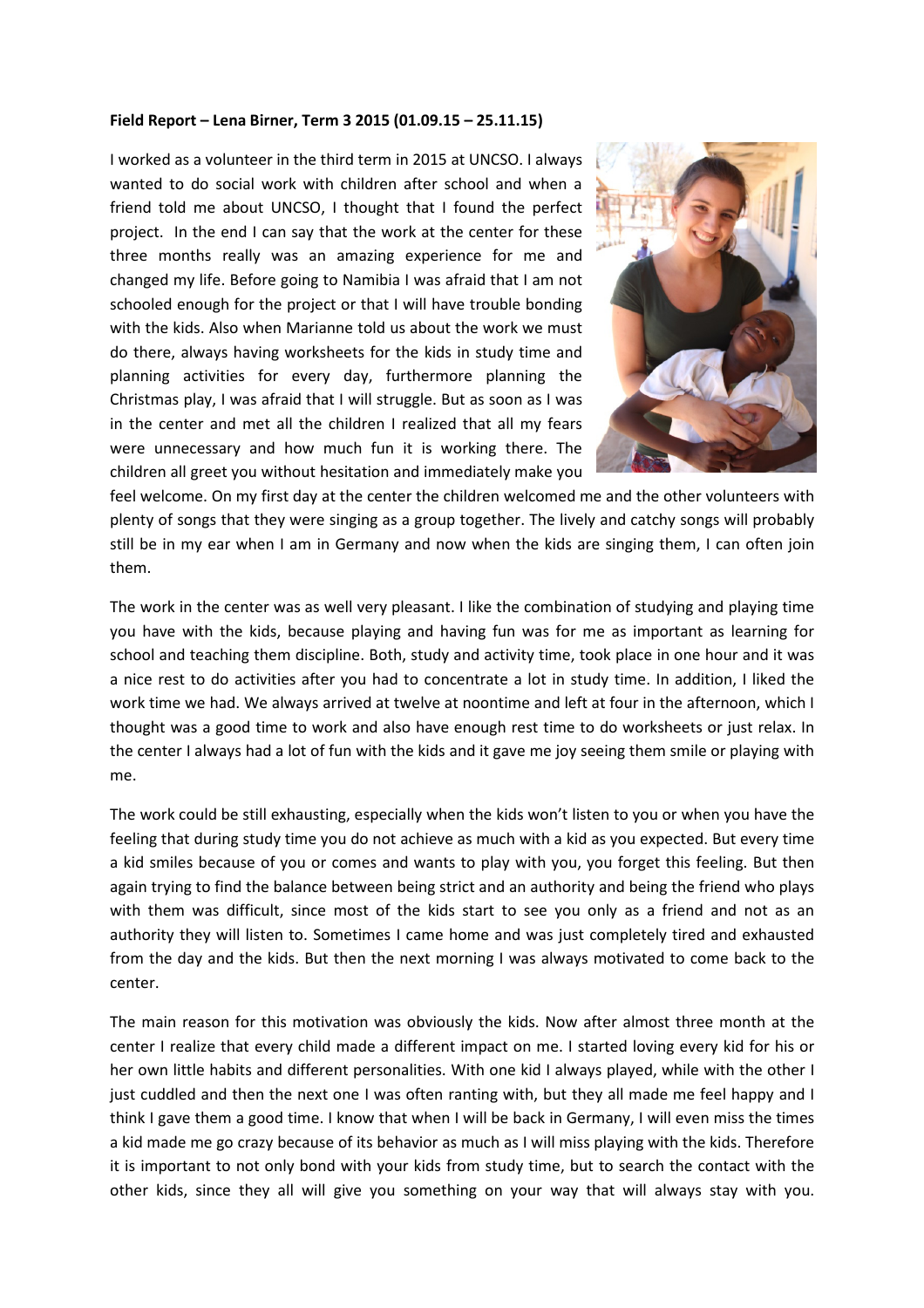Especially when you notice how happy you can make the kids when they feel appreciated by you. Even for the ones that I thought would not care so much about this, it is important to make them feel appreciated by you. As much as I love the kids, as much was I shocked to see or know under which circumstances the children live. It is hard to know that some kids only get food in the center or to know that they do not have their parents anymore and miss them. When I then saw them smile every day, I realized how strong the kids in the center are and how important a smile can be.

Another important thing that made me enjoy my time here so much, are my fellow volunteers. I am very happy that my group was so easy going, or as Marianne likes to call us "simple". To do good work, it is necessary that the group works well together and that no one tries to have his own way of doing something. At the beginning we immediately connected and supported each other with the work. I think that teamwork is a key factor to make the project a success and I am glad that all the girls were so nice to work and live with. Especially as a person who never lived with more people in a house, I was surprised how much I enjoyed living with the volunteers, Marianne and her husband together. Now I cannot imagine going back and suddenly have so much time on my own. Of course the good connection to Marianne and her family is just as much as important as the ones to the other volunteers and I want to thank her for taking all the volunteers each term into her house and having to keep up with all of us. The nice and often funny atmosphere at home and at work made the project a successful experience.

The living condition of us volunteers is, since we live with Marianne, very nice. The house is big enough to get some private time for oneself and when we wanted to, we could all sit together in the sitting room and laugh together. Like Marianne told us, I learned sharing during the time I lived in the house, since the volunteers always cooked together, shared a bathroom and had to be thoughtful with their room neighbor. Though all of this was a very nice living situation, it was weird having all of this and knowing that the kids have to go home to their shed in the township where they have a completely different life style than you have. When I thought about this I appreciated even more what I have here in Namibia and at home.

A reason why I liked the project is that working with Marianne as the project leader you have a person that actually is from Namibia and knows the culture and the people. She knew the kids so well that she could tell for each kid how and why he/she behaves like this right now and often she even had good contact to the families of the children. This way I did not have the feeling that the project does not interfere good with the kids, as it can be possible with organizations that are not leaded by people who actually live in Namibia or the state and see the problems of the family every day. It also gave us the possibility to do house visits at the children's places. During that time we could enter the houses of the kids and talk with their parents or other family members. The experience helped me to understand the situation of the kids better and why they are acting like they do in the center. Then again it was really shocking to see some situations the kids live in.

Nice changes from the work were the trips we did on the weekend. They made it possible for me to see a lot of the country. For trips like Etosha National Park or Sossusvlei we got a Friday off and for other trips like Swakopmund, Spitzkoppe, the Bushmen, Walvis Bay or Waterberg the weekend was more than enough. To see the beautiful nature and diverse animals made the trips always a fun time and I was happy to have the possibility to see the country and get in touch with the Namibian people.

In the end I would recommend this project to everyone. The only thing that I would suggest is that you come for at least the three months of a term. I know that not everyone has this much time and